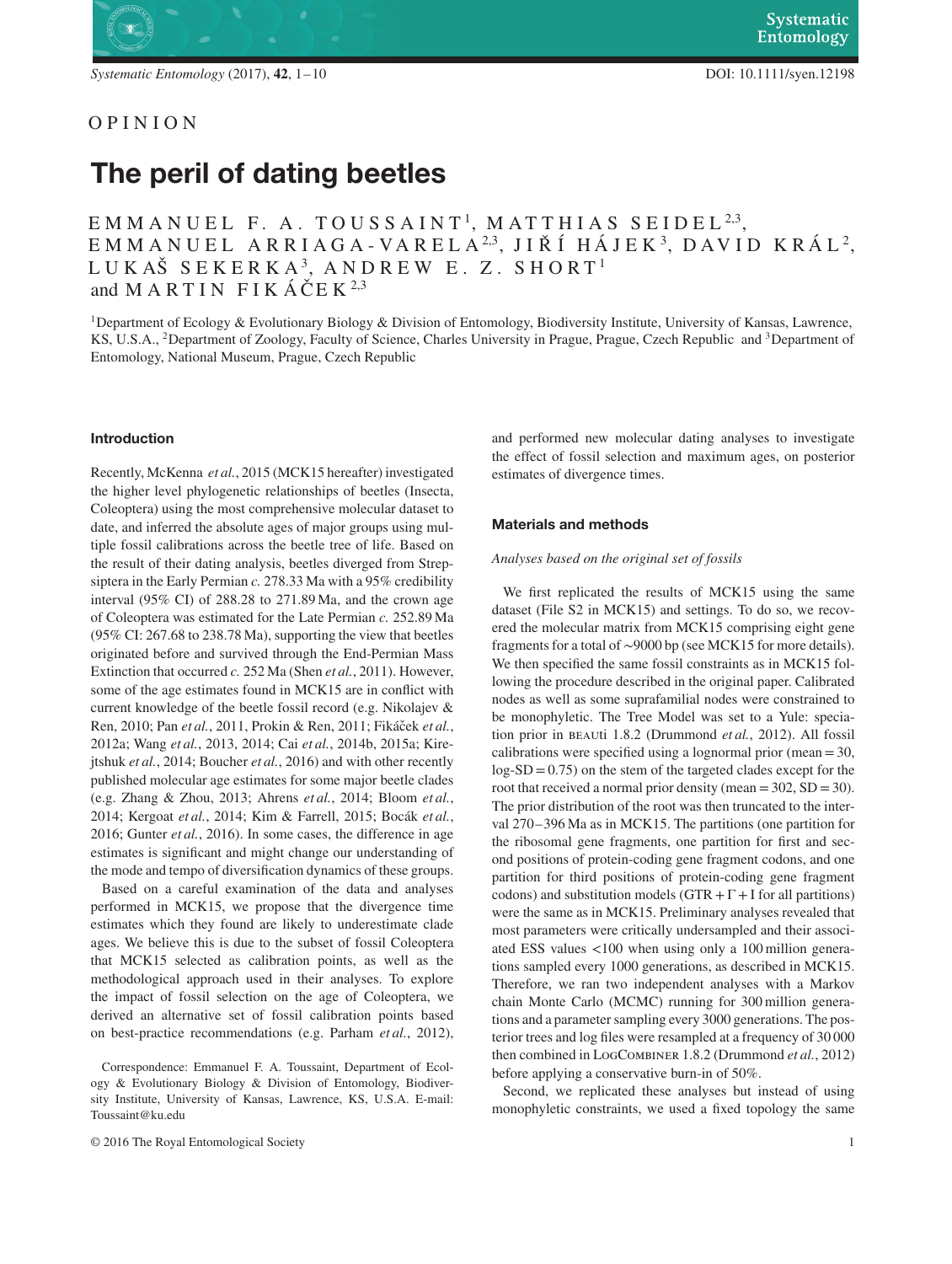as the time tree of MCK15 (provided by Duane McKenna) as a starting tree, and unchecked the parameters allowing topology changes in beauti 1.8.2. The objective of this analysis was to show that by enforcing a fixed topology we would recover similar ages as in the analysis using monophyletic constraints.

We found very similar ages between the original chronogram from MCK15 and our analyses with or without fixing the tree topology (see Files S1 and S2). Therefore, we conducted the rest of the analyses with a fixed topology.

#### *Analyses based on the new set of fossils*

In order to calibrate the tree from MCK15, we carefully checked the fossil record of Coleoptera. We selected beetle fossils known as the most ancient representatives of clades recovered in MCK15. We checked fossils for the presence of synapomorphies or relevant diagnostic characters, based partly on consultations with specialists on particular groups (see File S3 and Acknowledgements). The selection was not solely based on published data because in some instances, original descriptions had incomplete or even lacked reliable justification for the systematic placement of the fossils. Fossils were selected on the basis of shared apomorphies with a specific clade of the tree to allow their confident placement on the stem of each focal clade. Our search targeted all beetle clades and selected all available oldest representatives that we could possibly fit in the tree using the same stringent criteria. Our final fossil set consisted of 34 fossils listed in detail in Table 1. Justification for their placement in the tree is provided following the recommendation of Parham *et al.* (2012) when possible. It is noteworthy that Table 1 lists only the specimens that were ultimately retained to provide a minimum age; however, in many cases additional fossils of nearly the same age were available and reliably assigned to the same or sister clades, thereby providing even more evidence for the calibration of particular stems (see File S3 for more details).

We chose not to use the fossil calibrations used to enforce minimum ages for Hymenoptera and Neuroptera in MCK15 for several reasons. First, the taxon sampling in these two clades is extremely reduced and most major branching events are missing. Second, multiple orders of insects closely related to Coleoptera were not included in the dataset. In order to use such fossil calibrations, it would have been advisable to sample representatives of the other megadiverse orders Diptera and Lepidoptera that are representatives of the sister group of beetles and their closest relatives (e.g. Misof *et al.*, 2014). Third, the fact that all fossil calibrations from MCK15 were originally enforced at the stem of focal clades means that the fossil calibration used to constrain Hymenoptera actually enforced a minimum age on the root of the tree. This is problematic because it means that the root has in fact two different constraints that are not enforcing the same age prior. If the root was constrained with the Hymenoptera fossil calibration, then 95% of the age distribution would be found between 240 and 330 Ma. These ages are far younger than the original root calibration in MCK15 where the truncated normal distribution encompassed an older interval (270–396 Ma). A similar issue was found for the Chrysomeloidea and Curculionoidea calibrations where the stems of both clades were constrained with different fossil taxa. However, because both calibrations were on the stem of sister lineages, the only node being constrained was the crown of Chrysomeloidea+Curculionoidea (=Phytophaga). Fortunately, in that case, both calibrations encapsulate the same information because the chrysomeloid and curculionoid fossils are from the same geological stratum in Kazakhstan. Nonetheless, these imprecisions lowered the number of informative fossil calibrations from 15 to 13 in MCK15.

Although MCK15 would not have been able to know at the time of their analyses, the root calibration they used (270–396 Ma) has proven to be problematic in light of contemporary studies. The minimum bound of the root prior in MCK15 conflicts with the most recent reviews of the beetle fossil record (e.g. Kirejtshuk *et al.*, 2014) and also with the most recent phylogenomic studies of insect evolution. In Misof *et al.* (2014) and Tong *et al.* (2015), the lower bound of the age credibility interval for the Holometabola node was estimated at 320 and 350 Ma, respectively. For future studies, a more justifiable way to place an interval on the age of the root is to use the age estimates of the recent dating studies of Misof *et al.* (2014) and Tong *et al.* (2015) in which the age of the crown Holometabola was found to be ∼345 Ma (CI: ∼320–370 Ma) and ∼370 Ma (CI: ∼350–400 Ma), respectively. These studies are based on the same phylogenomic dataset. Tong *et al.* (2015) only revisited the ages of Misof *et al.* (2014) using additional fossil evidence and different parametrisation of the Bayesian molecular dating analyses. We therefore chose to use an interval encompassing both estimates (320–400 Ma).

The new fossil calibrations were enforced in beauti 1.8.2 (Drummond *et al.*, 2012) using the same priors used in MCK15, a lognormal density with mean = 30 and log  $(SD) = 0.75$  was assigned to every fossil calibration. All other settings were left identical as in MCK15. As for the previous runs, we conducted two independent analyses of 300 million generations with a sampling every 3000 cycles. The .xml file generated in beauti to perform this analysis is provided in File S4. The resulting log and tree files were then resampled at a lower frequency (30 000) and combined in LogCombiner 1.8.2 with a conservative burn-in of 50% (Drummond *et al.*, 2012).

## **Results**

All BEAST analyses performed with 300 million generations converged, with all parameters properly sampled as indicated by ESS values *>*200. The chronograms recovered in the preliminary tests (monophyletic constraints vs fixed topology) are presented in Files S1 and S2. Using the same settings as specified in MCK15, we recovered very similar age estimates, as indicated in File S1. Likewise, when constraining the topology to the time tree of MCK15 as presented in File S4 of the original paper, we did not recover major differences in divergence time estimates in comparison to the unconstrained analysis (File S2). The median age estimates from these two analyses are very similar to the ones of MCK15 presented in Table 2.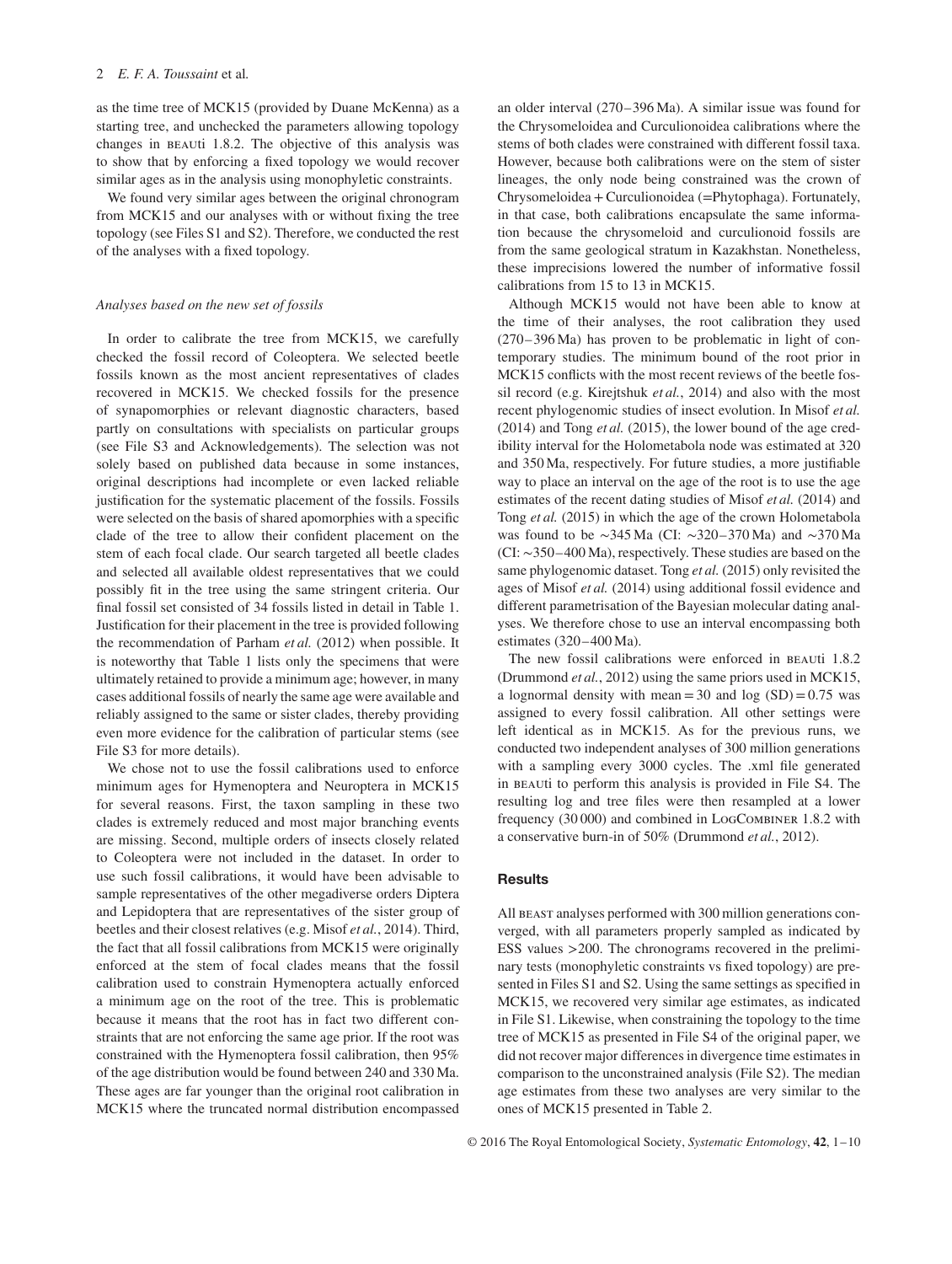|  |  |  |  | <b>Table 1.</b> List of the fossil calibrations used in the present study to infer beetle absolute divergence times. |  |  |  |  |  |  |  |  |  |
|--|--|--|--|----------------------------------------------------------------------------------------------------------------------|--|--|--|--|--|--|--|--|--|
|--|--|--|--|----------------------------------------------------------------------------------------------------------------------|--|--|--|--|--|--|--|--|--|

|                | FC Taxon                                  | Node (stem)      | Deposit                                                     | Age   | Ref.            |              | CR1 CR2 CR3 CR4 CR5 |                |              |              |
|----------------|-------------------------------------------|------------------|-------------------------------------------------------------|-------|-----------------|--------------|---------------------|----------------|--------------|--------------|
| $\,1$          | Coleopsis archaica                        | Coleoptera       | Grügelborn, Germany                                         | 295.5 | $\mathbf{1}$    | ✓            |                     |                | ✓            | $\checkmark$ |
| $\overline{c}$ | Omma liassicum                            | Ommatidae        | Hasfield, United Kingdon                                    | 201.3 | $\mathfrak{2}$  |              |                     |                |              |              |
| 3              | Priacma tuberculosa                       | Priacminae       | Huangbanjigou, Yixian Formation,<br>China                   | 125.5 | 3               | $\checkmark$ |                     |                |              |              |
| 4              | Haplochelus georissoides                  | Lepiceridae      | Burmese amber, Myanmar                                      | 93.5  | 4,5             |              |                     |                |              |              |
| 5              | Protonectes germanicus                    | Hydradephaga     | Schönbachsmühle, Hassberge<br>Formation, Germany            | 221.5 | 6               |              |                     |                |              |              |
| 6              | Oxycheilopsis cretacicus                  | Cicindelinae     | Crato Formation, Brazil                                     | 112.0 | 7               |              |                     |                | ✓            |              |
| $\tau$         | Juropeltastica sinica                     | Derodontidae     | Daohugou, Nei Mongol, China                                 | 157.3 | 8               |              |                     |                |              |              |
| 8              | Undescribed species                       | Silphidae        | Daohugou, Nei Mongol, China                                 | 157.3 | 9               | ✓            |                     |                |              |              |
| 9              | Undescribed species                       | Nicrophorinae    | Hunagbanjigou, Yixian Formation,<br>China                   | 125.5 | 9               |              |                     |                |              |              |
|                | 10 Protochares brevipalpis                | Hydrophilidae    | Talbragar Fossil Fish Beds, Australia                       | 152.1 | 10              |              |                     |                |              |              |
|                | 11 Mesochodaeus daohugouensis Ochodaeidae |                  | Daohugou, Nei Mongol, China                                 | 157.3 | 11              | ✓            |                     |                |              | ✓            |
|                | 12 Sinaesalus longipes                    | Lucanidae        | Yangshuwanzi, Yixian Formation, China                       | 122.5 | 12              | ✓            | ✓                   | ✓              | ✓            | $\checkmark$ |
|                | 13 Glaresis tridentata                    | Glaresidae       | Chaomidian, Yixian Formation, China                         | 125.5 | 13              | ✓            | ✓                   | ✓              | ✓            | $\checkmark$ |
|                | 14 Cretodascillus sinensis                | Dascillidae      | Liutiaogou, Yixian Formation, China                         | 122.5 | 14              | ✓            |                     |                | ✓            | $\checkmark$ |
|                | 15 Sinoparathyrea bimaculata              | Schizopodidae    | Daohugou, Nei Mongol, China                                 | 157.3 | 15, 16          | $\checkmark$ | J                   |                |              | ✓            |
|                | 16 Elmadulescens rugosus                  | Elmidae          | El Soplao amber, Las Peñosas<br>Formation, Spain            | 109.0 | 17              |              |                     |                |              | ✓            |
|                | 17 Heterocerites magnus                   | Heteroceridae    | Chaomidian, Yixian Formation, China                         | 125.5 | 18              |              |                     |                |              |              |
| 18             | Sinobrevipogon jurassicus                 | Artematopodidae  | Daohugou, Nei Mongol, China                                 | 157.3 | 19              |              |                     |                |              |              |
|                | 19 Stephanopachys vetus                   | Dinoderinae      | Font-de-Benon Quarry, Charentese<br>amber, France           | 99.6  | 20              |              |                     |                |              |              |
|                | 20 Actenobius magneoculus                 | Anobiinae        | San Just amber, Spain                                       | 105.3 | 21              | ✓            |                     |                |              |              |
| 21             | Rhyzobius antiquus                        | Coccidulinae     | Oise amber, France                                          | 47.8  | 22              | ✓            | $\checkmark$        | $\checkmark$   | ✓            | $\checkmark$ |
|                | 22 Archelatrius marinae                   | Latridiinae      | Lebanese amber, Lebanon                                     | 122.5 | 23              | ✓            | ✓                   | $\overline{?}$ | ✓            | $\checkmark$ |
| 23             | Paleoripiphorus deploegi                  | Ripidiinae       | Archingeay/Les Nouillers amber, France                      |       | 99.6 24, 25, 26 | ✓            | $\checkmark$        |                | $\checkmark$ | $\checkmark$ |
| 24             | Vetuprostomis consimilis                  | Prostomidae      | Burmese amber, Myanmar                                      | 93.5  | 27              | ✓            | J                   |                |              | ✓            |
|                | 25 Mirimordella gracilicruralis           | Mordellidae      | Huangbanjigou, Yixian Formation,<br>China                   | 125.5 | 28              |              |                     |                |              |              |
| 26             | Undescribed species                       | Aderidae         | Lebanese amber, Lebanon                                     | 122.5 | 29              |              |                     |                |              |              |
| 27             | Alphitopsis initialis                     | Tenebrioninae    | Beipiao City, Yixian Formation, China                       | 125.5 | 30              | ✓            |                     |                | ✓            | ✓            |
|                | 28 Idgiaites jurassicus                   | Prionoceridae    | Daohugou, Nei Mongol, China                                 | 157.3 | 31              | ✓            | $\checkmark$        | ✓              | ✓            | ✓            |
|                | 29 Paracretocateres bellus                | Lophocaterinae   | Huangbanjigou, Yixian Formation,<br>China                   | 125.5 | 32              |              |                     |                |              |              |
| 30             | Jurorhizophagus alienus                   | Monotomidae      | Daohugou, Nei Mongol, China                                 | 157.3 | 33              | ✓            |                     |                | ✓            |              |
| 31             | Cretoprionus liutiaogouensis              |                  | Prioninae + Parandrinae Liutiaogou, Yixian Formation, China | 122.5 | 34              | $\checkmark$ | ✓                   | ✓              | ✓            | ✓            |
| 32             | Mesopachymerus antiquus                   | <b>Bruchinae</b> | Canadian amber, Grassy Lake, Canada                         | 70.6  | 35              |              |                     |                |              | ✓            |
| 33             | Multiple fossils                          | Nemonychidae     | Karatau-Mikhailovka, Kazakhstan                             | 157.3 | 36              |              |                     |                |              | ✓            |
|                | 34 Cylindrobrotus pectinatus              | Scolytinae       | Lebanese amber, Lebanon                                     | 122.5 | 37              |              | $\checkmark$        | ✓              | ✓            | $\checkmark$ |

FC, fossil calibration number; CR, Parham *et al.* (2012) criteria; CR1, single/multiple operational taxonomic units (OTUs) with museum numbers; CR2, apomorphy-based or phylogenetic analysis; CR3, agreement of morphology and molecular data; CR4, detailed locality and stratigraphy data provided; CR5, radioisotopic age or numeric age references given. A more detailed justification after Parham *et al.*'s (2012) criteria is provided in File S3. References: 1, Kirejtshuk *et al.* (2014); 2, Crowson (1962); 3, Tan *et al.* (2006); 4, Kirejtshuk & Poinar (2006); 5, Ge *et al.* (2010); 6, Prokin *et al.* (2013a); 7, Cassola & Werner, (2004); 8, Cai *et al.* (2014a); 9, Cai *et al.* (2014b); 10, Fikáček et al. (2014); 11, Nikolajev & Ren (2010); 12, Nikolajev & Ren (2011); 13, Bai *et al.* (2014); 14, Jin *et al.* (2013); 15, Pan *et al.* (2011); 16, Cai *et al.* (2015a); 17, Peris *et al.* (2015a); 18, Prokin & Ren, (2011); 19, Cai *et al.* (2015b); 20, Peris *et al.* (2014); 21, Peris *et al.* (2015b); 22, Kirejtshuk & Nel (2012); 23, Kirejtshuk *et al.* (2009a); 24, Perrichot *et al.* (2004); 25, Batelka *et al.* (2006); 26, Falin & Engel (2010); 27, Engel & Grimaldi (2008); 28, Liu *et al.* (2007); 29, Grimaldi & Engel (2005); 30, Kirejtshuk *et al.* (2012); 31, Liu *et al.* (2015); 32, Yu *et al.* (2015); 33, Cai *et al.* (2015c); 34, Wang *et al.* (2014); 35, Poinar (2005); 36, Legalov (2013); 37, Kirejtshuk *et al.* (2009b).

The chronogram derived from the new fossil calibration set is available with full annotations in File S5 and summarised in Fig. 1. We recovered large differences between our estimates and the estimates of MCK15 (Figs 1, 2 and Table 2). The root of the tree (crown Holometabola) was found at 385.27 Ma with a 95% credibility interval (CI) of 365.49–400.00 Ma. We recovered the split between Strepsiptera and Coleoptera at 356 Ma (95% CI: 336–375 Ma) in the Early Carboniferous. The estimated origin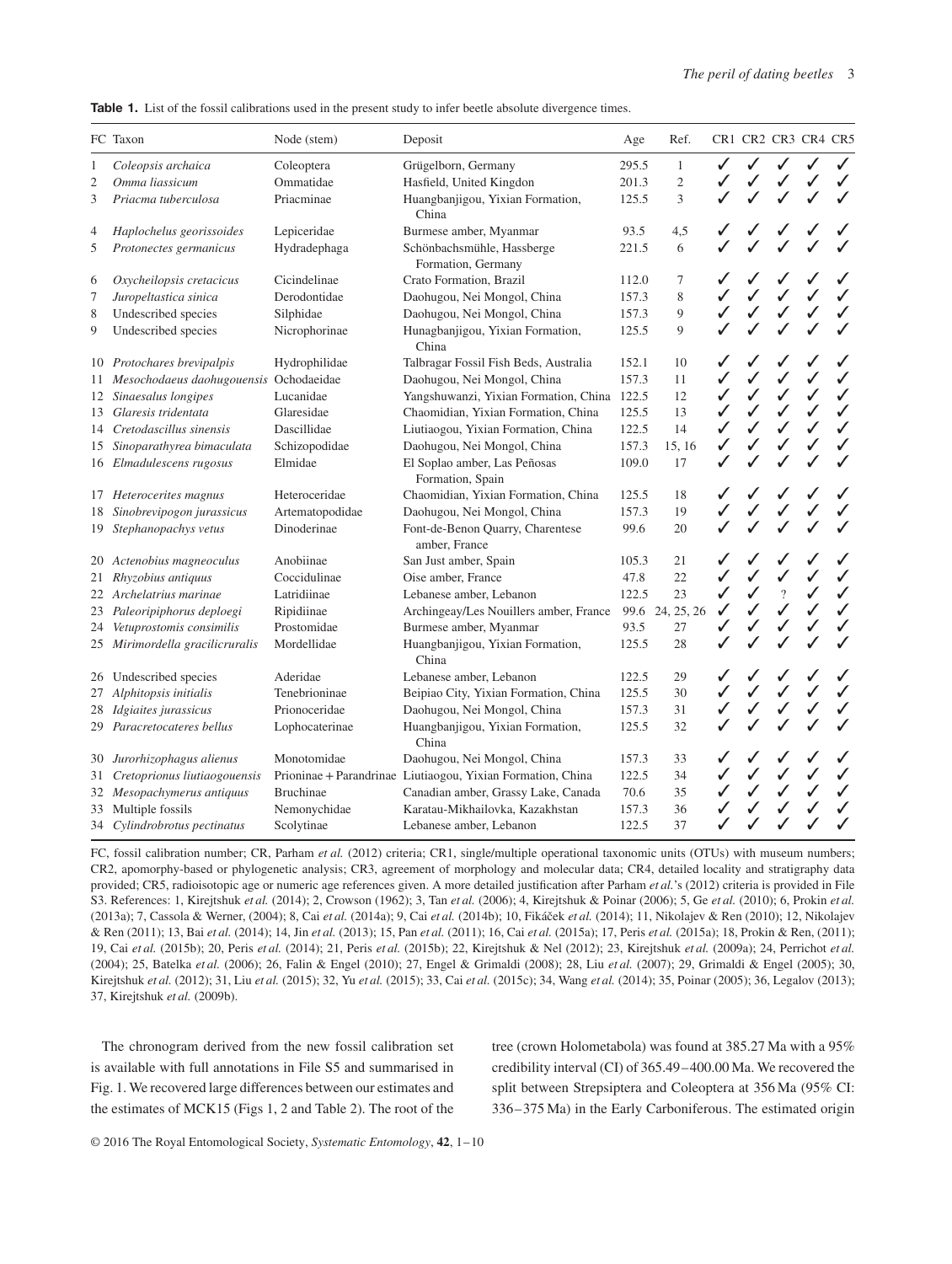# 4 *E. F. A. Toussaint* et al*.*

| <b>Table 2.</b> Median crown age estimates and 95% credibility intervals recovered in the present study and McKenna <i>et al.</i> (2015) (MCK15). |  |  |  |  |
|---------------------------------------------------------------------------------------------------------------------------------------------------|--|--|--|--|
|                                                                                                                                                   |  |  |  |  |

| Crown group taxon                                         | Median age (Ma) in the<br>present study (95% CI) | Median age (Ma) in<br>MCK15 (95% CI)            |
|-----------------------------------------------------------|--------------------------------------------------|-------------------------------------------------|
| Holometabola (Neuropteroidea + Hymenoptera)               | 385.27 (400.00 to 365.49)                        | 297.97 (318.95 to 281.96)                       |
| Neuropteroidea (Coleoptera + Neuropterida + Strepsiptera) | 375.56 (394.27 to 355.87)                        | 289.77 (304.06 to 278.31)                       |
| Coleopterida (Coleoptera + Strepsiptera)                  | 356.04 (375.03 to 336.81)                        | 278.33 (288.28 to 271.89)                       |
| Coleoptera                                                | 332.85 (349.21 to 317.12)                        | 252.89 (267.68 to 238.78)                       |
| Archostemata + Adephaga + Myxophaga                       | 317.75 (335.42 to 300.34)                        | 242.01 (256.67 to 230.37)                       |
| Archostemata + Myxophaga                                  | 300.43 (319.60 to 281.69)                        | 219.55 (237.45 to 204.51)                       |
| Archostemata                                              | 249.30 (267.80 to 231.87)                        | 157.82 (192.43 to 122.62)                       |
| Myxophaga                                                 | 272.99 (295.37 to 247.29)                        | 197.18 (221.87 to 170.13)                       |
| Adephaga                                                  | 248.32 (267.96 to 231.33)                        | 196.58 (217.84 to 174.74)                       |
| Geadephaga                                                | 220.26 (239.62 to 199.75)                        | 172.50 (196.99 to 148.61)                       |
| Hydradephaga                                              | 237.29 (257.73 to 220.28)                        | 183.89 (208.15 to 160.58)                       |
| Polyphaga                                                 | 313.87 (328.95 to 299.69)                        | 229.2 (246.57 to 213.49)                        |
| Scirtoidea + Derodontoidea s.s.                           | 300.04 (317.56 to 281.63)                        | 219.72 (237.74 to 199.33)                       |
| Core Polyphaga                                            | 298.07 (311.27 to 284.81)                        | 212.21 (227.13 to 199.0)                        |
| Derodontoidea s.s.                                        | 223.31 (255.37 to 191.82)                        | 172.13 (200.19 to 139.36)                       |
| Staphyliniformia                                          | 288.34 (302.28 to 274.09)                        | 200.23 (216.96 to 182.84)                       |
| Staphylinoidea (+Jacobsoniidae)                           | 280.42 (294.88 to 265.46)                        | 193.16 (210.26 to 175.26)                       |
| Staphylinidae (+Silphidae and Colon)                      | 245.58 (261.04 to 230.71)                        | 165.03 ( $\sim$ 180 to 150)                     |
| Scarabaeoidea                                             | 221.22 (241.76 to 201.90)                        | 141.11 (161.0 to 116.87)                        |
| Hydrophiloidea s.l.                                       | 253.49 (272.86 to 233.15)                        | 168.31 (187.52 to 151.09)                       |
| Hydrophiloidea s.s.                                       | 190.35 (214.68 to 168.95)                        | 123.93 (151.66 to 88.34)                        |
| Histeroidea                                               | 203.60 (226.50 to 179.36)                        | 131.60 (156.60 to 106.09)                       |
| Elateriformia (+Nosodendron)                              | 273.07 (287.43 to 258.61)                        | 189.45 (205.74 to 175.0)                        |
| Elateroidea                                               | 246.02 (260.12 to 231.35)                        | 166.18 (181.57 to 151.83)                       |
| Dascilloidea                                              | 179.92 (212.39 to 149.25)                        | 120.47 (155.79 to 82.36)                        |
| Buprestoidea                                              | 184.06 (206.24 to 164.18)                        | 111.76 (141.94 to 74.96)                        |
| Byrrhoidea                                                | 238.65 (254.67 to 222.21)                        | 160.03 (176.96 to 142.85)                       |
| Bostrichoidea (here = Bostrichiformia)                    | 263.46 (281.83 to 241.72)                        | 181.65 (200.53 to 161.39)                       |
| Cucujiformia                                              | 274.64 (287.21 to 262.29)                        | 189.76 (202.06 to 179.03)                       |
| Coccinelloidea                                            | 252.57 (267.14 to 238.60)                        | 171.18 (187.0 to 157.09)                        |
| Tenebrionoidea + Lymexyloidea                             | 259.18 (272.03 to 246.86)                        | 175.15 (187.75 to 163.74)                       |
| Tenebrionidae                                             | 165.74 (178.80 to 153.83)                        | $105.14 \left( \sim 120 \text{ to } 80 \right)$ |
| Cleroidea (+Biphyllidae and Byturidae)                    | 252.07 (266.63 to 237.31)                        | 169.02 (184.68 to 152.9)                        |
| Cucujoidea s.s. (-Biphyllidae and Byturidae)              | 244.79 (258.67 to 231.66)                        | 167.08 (178.4 to 156.24)                        |
| Phytophaga (Chrysomeloidea + Curculionoidea)              | 239.87 (252.13 to 227.58)                        | 161.66 (169.54 to 155.56)                       |
| Chrysomeloidea                                            | 218.46 (234.63 to 203.25)                        | 145.14 (159.47 to 124.55)                       |
| Chrysomelidae                                             | 206.18 (222.82 to 187.56)                        | 132.38 ( $\sim$ 160 to 110)                     |
| Cerambycidae (+Disteniidae and Vesperus)                  | 162.03 (176.56 to 148.93)                        | $90.66 \ (\sim 110 \text{ to } 70)$             |
| Curculionoidea                                            | 226.88 (239.70 to 215.30)                        | 149.64 (160.70 to 138.46)                       |
| Curculionidae                                             | 160.29 (170.21 to 150.76)                        | 93.45 ( $\sim$ 110 to 80)                       |

of extant beetle clades was found to be as old as 332 Ma (95% CI: 317–349 Ma) in the Mid Carboniferous. Most superfamilies were found to have originated in the Permian or Triassic (Fig. 2). In a substantial number of clades, the credibility intervals we recovered do not overlap with the ones estimates in MCK15, as highlighted in Fig. 2.

# **Discussion**

# *Evolutionary history of beetles in the light of a new molecular timeframe*

Our recalibrated time tree of Coleoptera based on MCK15 sequence data and topology, and a revised set of fossil calibrations resulted in node ages significantly older than in MCK15 and in other dated phylogenies focusing on the whole beetle tree of life (e.g. Hunt *et al.*, 2007; McKenna & Farrell, 2009; Misof *et al.*, 2014). However, our estimates are more in agreement with the few recent studies that looked at divergence times of major beetle clades (e.g. Zhang & Zhou, 2013; Ahrens *et al.*, 2014; Bloom *et al.*, 2014; Kergoat *et al.*, 2014; Kim & Farrell, 2015; Bocák *et al.*, 2016; Gunter *et al.*, 2016). Our estimates place the origin of Coleoptera during the Mid Carboniferous. We also infer an origin of the four extant beetle suborders in the Late Carboniferous to Early Permian, and an origin of many principal clades (series and superfamilies) predating the End-Permian Mass Extinction. Finally, our results support an origin of the large phytophagan families Curculionidae, Cerambycidae and Chrysomelidae during the Late Triassic to Mid Jurassic. These new age estimates and derived credibility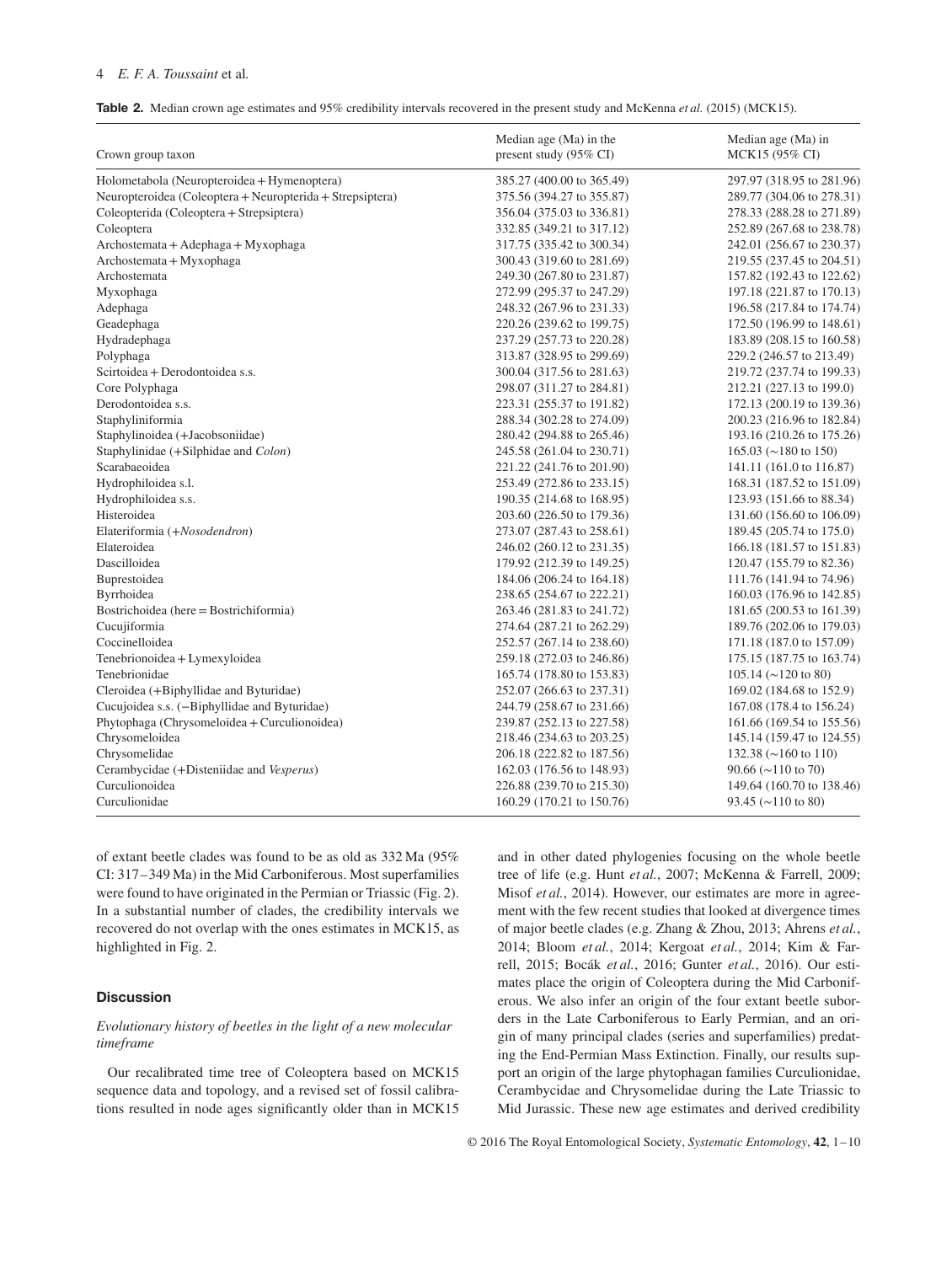

Fig. 1. Evolution of the main beetle clades through geological time. The chronogram shows the median ages derived from the BEAST dating analyses conducted on the dataset of McKenna *et al.* (2015) (MCK15) with new fossil calibrations (see text). Tips have been lumped into triangles representative of the sampling effort of the higher rank clades numbered in the tree. Triangles represent crown groups and not stem groups that would be older, as summarised in Fig. 2 and Table 2. A habitus picture of a species belonging to each of the 20 clades (except Myxophaga and Archostemata) is presented on the right of the topology in order of appearance. All pictures taken by Udo Schmidt. From top to bottom: *Arthropterus* sp. (Geadephaga), *Aulonogyrus concinnus* (Hydradephaga), *Prionocyphon serricornis* (Scirtoidea), *Dianous biformis* (Staphylinoidea), *Hydrophilus piceus* (Hydrophiloidea), *Saprinus splendens* (Histeroidea), *Lucanus cervus* (Scarabaeoidea), *Dascillus cervinus* (Dascilloidea), *Anthaxia diadema* (Buprestoidea), *Stenelmis canaliculata* (Byrrhoidea), *Ampedus balteatus* (Elateroidea), *Ptilinus pectinicornis* (Bostrichoidea), *Declivitata olivieri* (Coccinelloidea), *Colpotus godarti* (Tenebrionoidea), *Clerus mutillarius* (Cleroidea), *Oryzaephilus mercator* (Cucujoidea), *Pachyteria kurosawai* (Chrysomeloidea), *Metapocyrtus elegans* (Curculionoidea). [Colour figure can be viewed at wileyonlinelibrary.com].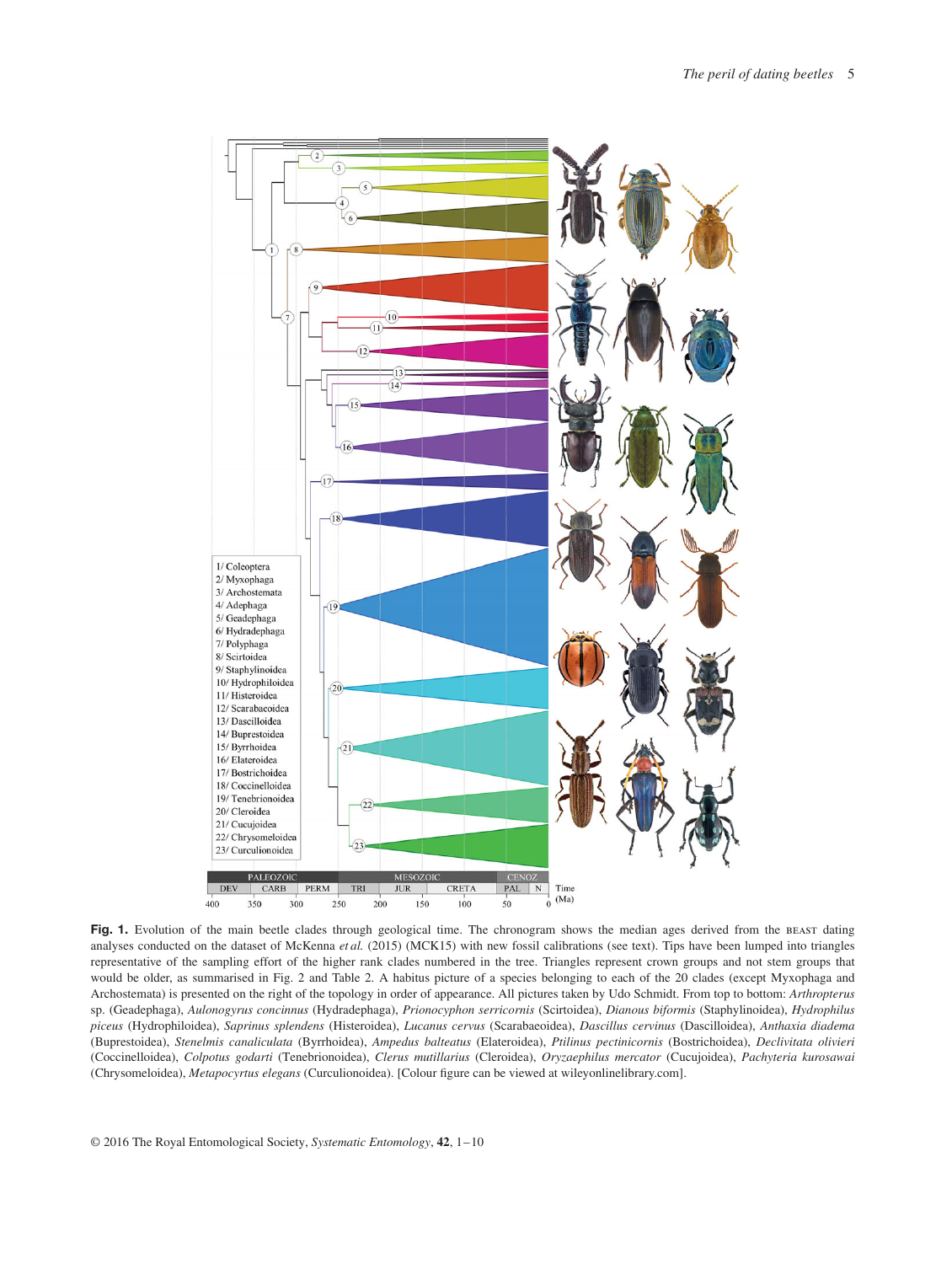

**Fig. 2.** Comparison of divergence time estimates for crowns of main beetle clades between McKenna *et al.* (2015) (MCK15) and the present study. Graph showing the 95% credibility intervals for the crown age of major beetle clades (see Table 2) in MCK15 and in the present study. The asterisk following the name of certain taxa indicates that these have been recovered as paraphyletic in MCK15 (see Table 2 and MCK15 for more information). On the top right corner is presented a drawing of *Dytiscus dimidiatus* taken from James Duncan's notorious book The Natural History of Beetles (1852). [Colour figure can be viewed at wileyonlinelibrary.com].

intervals are consistent with the latest dating for the crown of flowering plants in the Jurassic (e.g. Bell *et al.*, 2010; Clarke *et al.*, 2011; but see Beaulieu *et al.*, 2015). These estimates push back in time the old hypothesis of coevolution between phytophagan beetles and angiosperms (e.g. McKenna *et al.*, 2009). The ancestral plant association of phytophagan beetles therefore remains somewhat enigmatic as their origin largely pre-dates the diversification and dominance of angiosperms in the Cretaceous (Friis *et al.*, 2011).

The Mid Carboniferous origin of Coleoptera is older than all previous estimates that dated it back to the Late Carboniferous/Early Permian (Hunt *et al.*, 2007; McKenna &

© 2016 The Royal Entomological Society, *Systematic Entomology*, **42**, 1–10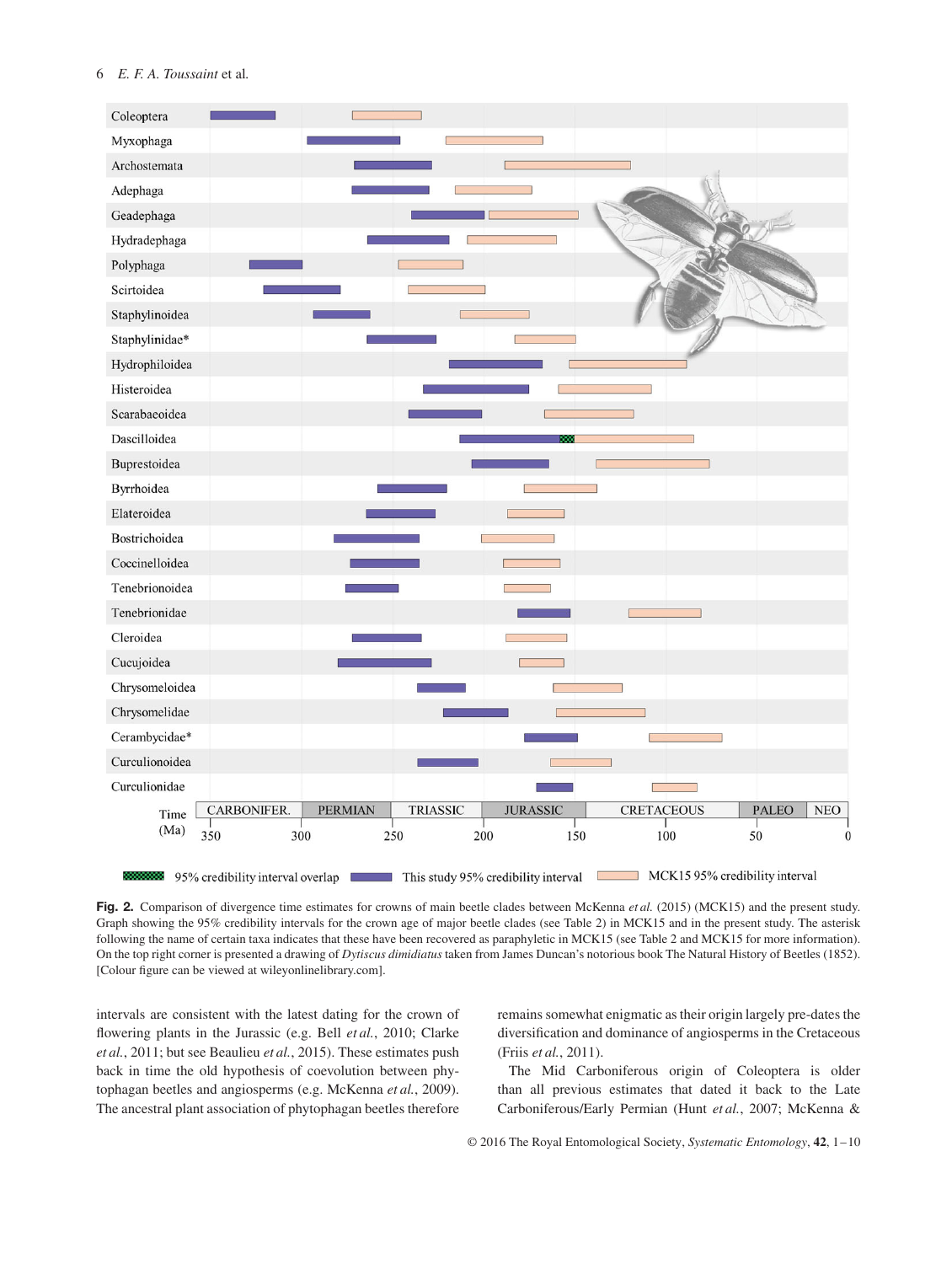Farrell, 2009; Misof *et al.*, 2014, MCK15). On one hand, a Mid–Late Carboniferous origin was suggested in recent studies for major holometabolan lineages including Hymenoptera – the clade strongly supported as sister to other Holometabola (Ronquist *et al.*, 2012; Misof *et al.*, 2014). On the other hand, the oldest definite beetle fossils with clearly developed elytra (i.e. bearing the principal apomorphy of the order) are known from the Early Permian deposits of Germany, Russia, Czech Republic and USA dated as 295 to 260 Ma (Kukalová, 1969; Ponomarenko, 1969; Lubkin & Engel, 2005; Beckemeyer & Engel, 2008; Kirejtshuk *et al.*, 2014). This indicates a *c.* 35–40 Ma-long gap between the supposed origin of Coleoptera and the oldest confirmed fossil of the clade (*Coleopsis archaica*, ∼295 Ma; see Table 1 and File S3), which is comparable to the gaps between the estimated origin and oldest fossil of other holometabolan orders (e.g. Hymenoptera, see Ronquist *et al.*, 2012).

The Late Carboniferous to Early Permian origin of all four beetle suborders (Adephaga, Archostemata, Myxophaga and Polyphaga) and the Late Permian origin of several major clades (superfamilies) are the most surprising result of our analysis. If accurate, this suggests that the basic diversity of Coleoptera evolved during the Late Paleozoic, with 8–11 modern lineages surviving the End-Permian Mass Extinction (Fig. 1). Our analysis dates the divergences of most principal polyphagan clades in a rather narrow window in the Late Permian and Early Triassic, around the Palaeozoic–Mesozoic boundary. These results stand in contrast to the current understanding of the Permian–Triassic fossil record of Coleoptera, in which the oldest definite representatives of all four modern suborders date to Early Triassic or earliest Middle Triassic (Ponomarenko, 1969, 1977, 1992; Lawrence, 1999; Chatzimanolis *et al.*, 2012; Grebennikov & Newton, 2012; Tan et al., 2012; Lawrence & Slipiński, 2013; Prokin *et al.*, 2013a, 2013b).

The crown ages of the superfamilies as well as origins of families pre-date the first fossils known for these groups, and our estimates at this level differ from those of MCK15, in which origins of many clades were younger than known fossils of the respective clade. For example, the crown age of Hydrophiloidea s.s. in MCK15 was estimated as 124 Ma (CI: 88–155 Ma) and the divergence of modern hydrophiloid families was dated to *c.* 100 Ma (CI not provided). However, the oldest fossils of the modern hydrophiloid families Helophoridae, Spercheidae and Hydrophilidae are already known from the Late Jurassic (c. 145–155 Ma; Prokin, 2009; Fikáček et al., 2012a, 2012b, 2014). Increased congruence between estimates of family-level divergence times in our analysis and the fossil record were expected, as we mainly used fossils reliably assigned to the deeper nodes of modern clades (subfamilies, tribes, genera) to calibrate the divergence dates at family/subfamily levels. Consequently, we also estimate a much older origin for the largest beetle families (e.g. Staphylinidae: Late Triassic; Tenebrionidae: Early Jurassic) including the phytophagous groups (Middle Triassic origin of stem chrysomeloids and curculionoids, and Late Triassic origin of Chrysomelidae and Mid–Late Jurassic origins of Curculionidae and Cerambycidae). These results are largely congruent with the time tree analyses of phytophagous clades by Wang *et al.* (2014) based on a recently discovered fossil prionine beetle, and of Tenebrionidae by Kergoat *et al.* (2014) based on combination of fossil and geological calibrations.

# *Reliability of divergence time estimates and analytical considerations*

The exercise of this paper was to provide an alternative temporal framework of beetle evolution given the MCK15 topology by comparing the fossil set of MCK15 with a new and more comprehensive one. To do so, we replicated the analyses of MCK15 using two sets of fossils. However, we want to emphasise that we do not believe some of the parameter settings used in MCK15 (and therefore in this study) are the most appropriate considering the latest developments in molecular dating (some of which were not available at the time of MCK15). For instance, recent studies have shown that the effect of clock partitioning on estimates of evolutionary rates and timescales can be important in empirical datasets (e.g. Duchêne & Ho, 2014). Some methods have been introduced to take into account this issue, by identifying the best clock partitioning strategy in a Bayesian framework (Duchêne *et al.*, 2014). Likewise, the choice of fossil calibration prior densities should be examined in a comparative framework (Ho & Phillips, 2009). At a minimum, it is recommended to conduct comparative approaches using different prior densities to understand their impact on posterior age estimates, in particular when maximum ages are not easy to justify (Toussaint & Condamine, 2016). The fit of different parameter settings to empirical datasets can be tested by comparing the marginal likelihoods of different analyses using statistical tests (e.g. Bayes Factors; Kass & Raftery, 1995). The latest developments of dating programs such as beast (Drummond *et al.*, 2012) incorporate means to estimate these marginal likelihoods in a more sensitive and sound way than before (Baele *et al.*, 2012), thereby improving the robustness of the statistical framework in which comparative dating analyses are conducted.

## **Supporting Information**

Additional Supporting Information may be found in the online version of this article under the DOI reference: 10.1111/syen.12198

File S1. BEAST chronogram derived from the replicated analysis of MCK15. Divergence time estimates recovered from the beast analysis conducted with the same set of fossil calibrations used in MCK15 and the same node constraints as described in MCK15 (the topology was unfixed). This analysis replicated that performed in MCK15 with 300 million generations, a sampling every 3000 cycles and a burn-in of 50%. The posterior median age in million years is given at each node of the topology.

© 2016 The Royal Entomological Society, *Systematic Entomology*, **42**, 1–10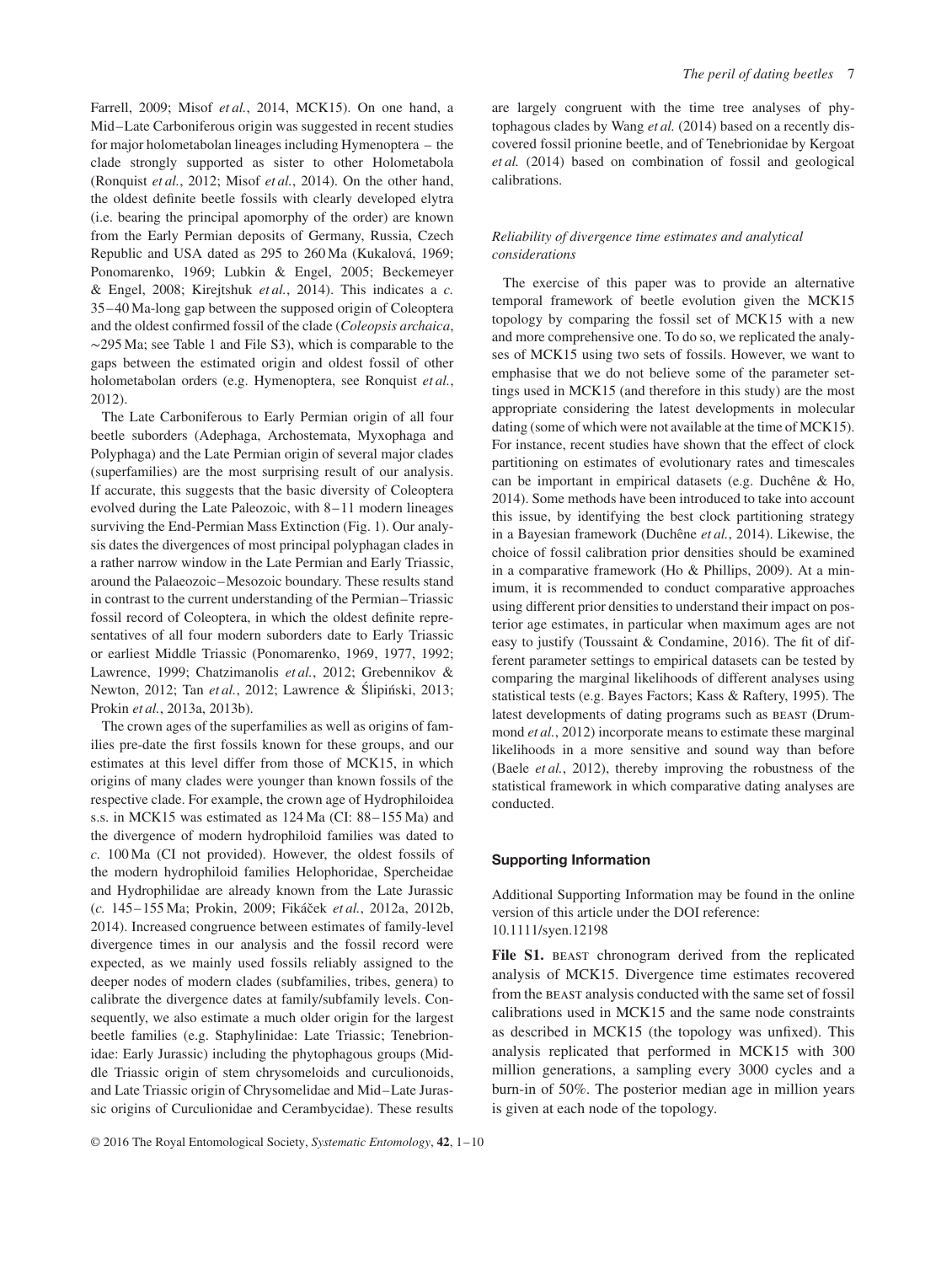File S2. BEAST chronogram derived from the analysis with the set of calibration of MCK15 but a fixed topology. Divergence time estimates recovered from the BEAST analysis conducted with the same set of fossil calibrations used in MCK15 but with the final beast topology of MCK15 as a fixed input (all parameters allowing topology changes were unchecked in beauti. This analysis was performed with 300 million generations, a sampling every 3000 cycles and a burn-in of 50%. The posterior median age in million years is given at each node of the topology.

**File S3.** Detailed information of fossil calibrations and justification after Parham *et al.* (2012) criteria.

File S4. BEAUti .xml file used for the new analysis based on the set of 34 beetle fossils.

**File S5.** Maximum Clade Credibility Tree of Toussaint *et al.* fully annotated.

## **Acknowledgements**

We want to thank Shaun Winterton as well as three anonymous reviewers for helpful comments on an earlier version of this paper. We thank Duane McKenna for sending us the original dataset and chronogram published in *Systematic Entomology* (MCK15). We also want to thank Petr Švácha and Steve Davis for discussions on chrysomeloid and curculionoid fossils and latest opinions about the phylogenies of these clades, Rafał Ruta for discussions concerning the fossil record of the Scirtoidea, Alexey Solodovnikov for advice concerning the current views of the phylogeny of the Staphylinoidea, Zbyněk Kejval for comments on fossil Anthicidae, and Alexander Prokin for providing many relevant literature and discussions on fossils from the Russian deposits. This work was supported in part by NSF-DEB grant #1453452 to AEZS, the European Union's Horizon 2020 research and innovation programme under the Marie Skłodowska-Curie grant agreement No. 542241 to MS and EAV, the Ministry of Culture of the Czech Republic (DKRVO 2016/14, National Museum, 00023272) to MF, JH and LS, and the institutional support from resources of the Ministry of Education, Youth and Sports of the Czech Republic to DK. The work of MS and EAV at the Department of Zoology, Charles University in Prague was partly supported by grant SVV 260 313/2016.

#### **References**

- Ahrens, D., Schwarzer, J. & Vogler, A.P. (2014) The evolution of scarab beetles tracks the sequential rise of angiosperms and mammals. *Proceedings of the Royal Society of London B: Biological Sciences*, **281**, 20141470.
- Baele, G., Lemey, P., Bedford, T., Rambaut, A., Suchard, M.A. & Alekseyenko, A.V. (2012) Improving the accuracy of demographic and molecular clock model comparison while accommodating phylogenetic uncertainty. *Molecular Biology and Evolution*, **29**, 2157–2167.
- Bai, M., Beutel, R.G., Liu, W.G. *et al.* (2014) Description of a new species of Glaresidae (Coleoptera: Scarabaeoidea) from the Jehol Biota of China with a geometric morphometric evaluation. *Arthropod Systematics & Phylogeny*, **72**, 223–236.
- Batelka, J., Collomb, F.M. & Nel, A. (2006) *Macrosiagon deuvei* n. sp. (Coleoptera: Ripiphoridae) from the French Eocene amber. *Annales de la Société Entomologique de France*, **42**, 75–78.
- Beaulieu, J.M., O'Meara, B.C., Crane, P. & Donoghue, M.J. (2015) Heterogeneous rates of molecular evolution and diversification could explain the Triassic age estimate for angiosperms. *Systematic Biology*, **64**, 869–878.
- Beckemeyer, R.J. & Engel, M.S. (2008) A second specimen of *Permocoleus* (Coleoptera) from the lower Permian Wellington formation of noble County, Oklahoma. *Journal of the Kansas Entomological Society*, **81**, 4–7.
- Bell, C.D., Soltis, D.E. & Soltis, P.S. (2010) The age and diversification of the angiosperms re-revisited. *American Journal of Botany*, **97**, 1296–1303.
- Bloom, D.D., Fikáček, M. & Short, A.E. (2014) Clade age and diversification rate variation explain disparity in species richness among water scavenger beetle (Hydrophilidae) lineages. *PLoS One*, **9**, e98430.
- Bocák, L., Kundrata, R., Fernández, C.A. & Vogler, A.P. (2016) The discovery of Iberobaeniidae (Coleoptera: Elateroidea): a new family of beetles from Spain, with immatures detected by environmental DNA sequencing. *Proceedings of the Royal Society of London Series B: Biological Sciences*, **283**, 20152350.
- Boucher, S., Bai, M., Wang, B., Zhang, W. & Yang, X. (2016) †Passalopalpidae, a new family from the Cretaceous Burmese amber, as the possible sister group of Passalidae Leach (Coleoptera: Scarabaeoidea). *Cretaceous Research*, **64**, 67–78.
- Cai, C.Y., Lawrence, J.F., Ślipiński, A. & Huang, D. (2014a) First fossil tooth-necked fungus beetle (Coleoptera: Derodontidae): *Juropeltastica sinica* gen. n. sp. n. from the Middle Jurassic of China. *European Journal of Entomology*, **111**, 299.
- Cai, C.Y., Thayer, M.K., Engel, M.S. *et al.* (2014b) Early origin of parental care in Mesozoic carrion beetles. *Proceedings of the National Academy of Sciences*, **111**, 14 170–14 174.
- Cai, C.Y., Ślipiński, A. & Huang, D. (2015a) First false jewel beetle (Coleoptera: Schizopodidae) from the Lower Cretaceous of China. *Cretaceous Research*, **52**, 490–494.
- Cai, C.Y., Lawrence, J.F., Ślipiński, A. & Huang, D.Y. (2015b) Jurassic artematopodid beetles and their implications for the early evolution of Artematopodidae (Coleoptera). *Systematic Entomology*, **40**, 779–788.
- Cai, C.Y., Ślipiński, A. & Huang, D.Y. (2015c) The oldest root-eating beetle from the Middle Jurassic of China (Coleoptera, Monotomidae). *Alcheringa: An Australasian Journal of Palaeontology*, **39**, 488–493.
- Cassola, F. & Werner, K. (2004) A fossil tiger beetle specimen from the Brazilian Mesozoic: *Oxycheilopsis cretacicus* n. gen., n. sp. *Mitteilungen der Münchener Entomologischen Gesellschaft*, **94**, 75–81.
- Chatzimanolis, S., Grimaldi, D.A., Engel, M.S. & Fraser, N.C. (2012) *Leehermania prorova*, the earliest staphyliniform beetle, from the Late Triassic of Virginia (Coleoptera: Staphylinidae). *American Museum Novitates*, **3761**, 1–28.
- Clarke, J.T., Warnock, R. & Donoghue, P.C. (2011) Establishing a time-scale for plant evolution. *New Phytologist*, **192**, 266–301.
- Crowson, R.A. (1962) Observations on the beetle family Cupedidae, with descriptions of two new fossil forms and a key to the recent genera. *Journal of Natural History*, **5**, 147–157.
- Drummond, A.J., Suchard, M.A., Xie, D. & Rambaut, A. (2012) Bayesian phylogenetics with BEAUti and the beast 1.7. *Molecular Biology and Evolution*, **29**, 1969–1973.

© 2016 The Royal Entomological Society, *Systematic Entomology*, **42**, 1–10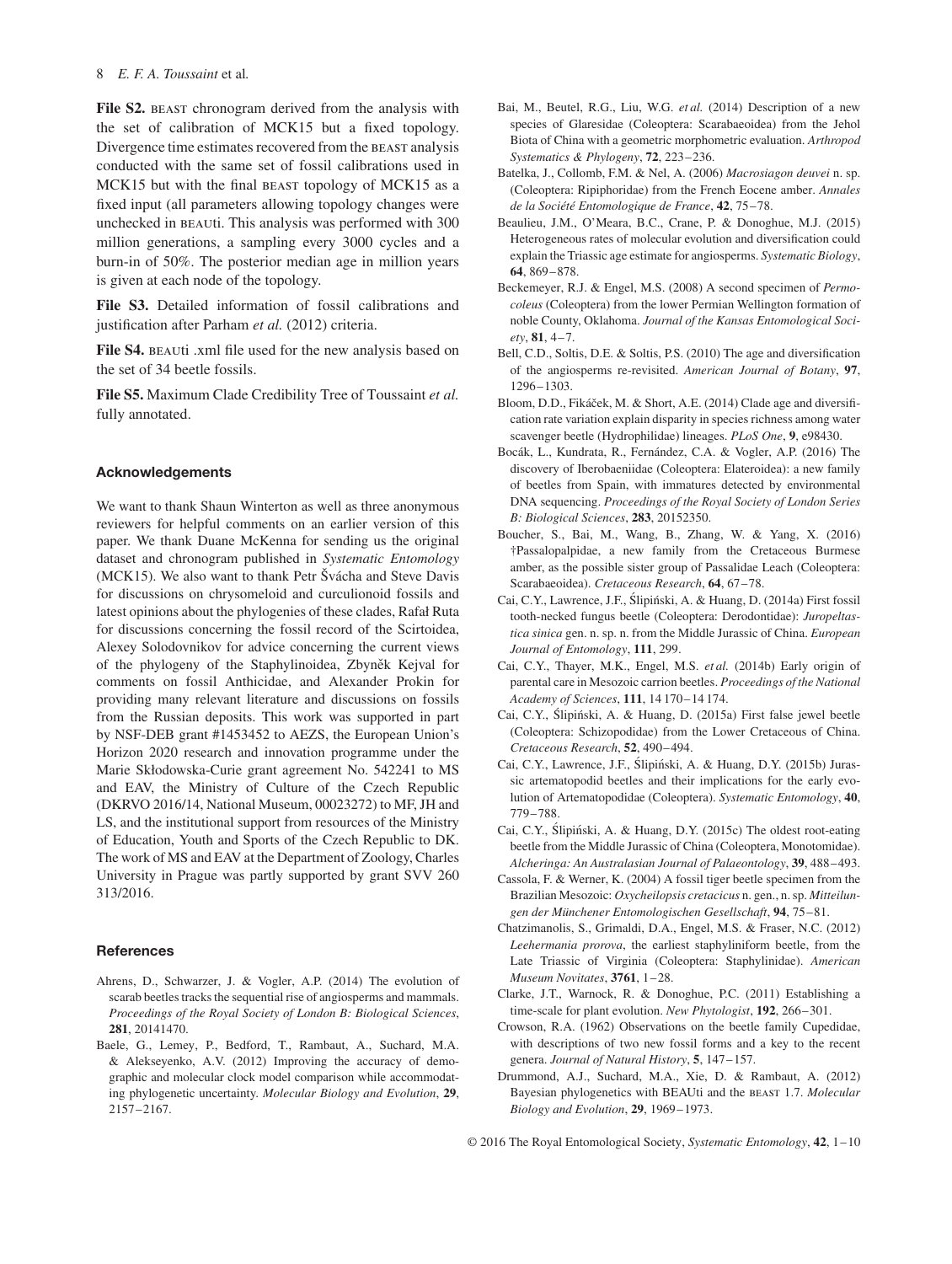- Duchêne, S. & Ho, S.Y. (2014) Using multiple relaxed-clock models to estimate evolutionary timescales from DNA sequence data. *Molecular Phylogenetics and Evolution*, **77**, 65–70.
- Duchêne, S., Molak, M. & Ho, S.Y. (2014) ClockstaR: choosing the number of relaxed-clock models in molecular phylogenetic analysis. *Bioinformatics*, **30**, 1017–1019.
- Engel, M.S. & Grimaldi, D.A. (2008) A jugular-horned beetle in Cretaceous amber from Myanmar (Coleoptera: Prostomidae). *Alavesia*, **2**, 215–218.
- Falin, Z.H. & Engel, M.S. (2010) Notes on Cretaceous Ripidiini and revised diagnoses of the Ripidiinae, Ripidiini, and Eorhipidiini (Coleoptera: Ripiphoridae). *Alavesia*, **3**, 35–42.
- Fikáček, M., Prokin, A., Angus, R.B., Ponomarenko, A., Yue, Y., Ren, D. & Prokop, J. (2012a) Revision of Mesozoic fossils of the helophorid lineage of the superfamily Hydrophiloidea (Coleoptera: Polyphaga). *Acta Entomologica Musei Nationalis Pragae*, **52**, 89–127.
- Fikáček, M., Prokin, A., Angus, R.B., Ponomarenko, A., Yue, Y., Ren, D. & Prokop, J. (2012b) Phylogeny and the fossil record of the Helophoridae reveal Jurassic origin of extant hydrophiloid lineages (Coleoptera: Polyphaga). *Systematic Entomology*, **37**, 420–447.
- Fikáček, M., Prokin, A., Yan, E., Yue, Y., Wang, B., Ren, D. & Beattie, R. (2014) Modern hydrophilid clades present and widespread in the Late Jurassic and Early Cretaceous (Coleoptera: Hydrophiloidea: Hydrophilidae). *Zoological Journal of the Linnean Society*, **170**, 710–734.
- Friis, E.M., Crane, P.R. & Pedersen, K.R. (2011) *Early Flowers and Angiosperm Evolution*. Cambridge University Press, Cambridge.
- Ge, S.Q., Friedrich, F. & Beutel, R.G. (2010) On the systematic position and taxonomic rank of the extinct myxophagan †*Haplochelus* (Coleoptera). *Insect Systematics & Evolution*, **41**, 329–338.
- Grebennikov, V.V. & Newton, A.F. (2012) Detecting the basal dichotomies in the monophylum of carrion and rove beetles (Insecta: Coleoptera: Silphidae and Staphylinidae) with emphasis on the Oxyteline group of subfamilies. *Arthropod Systematics & Phylogeny*, **70**, 133–165.
- Grimaldi, D. & Engel, M.S. (2005) *Evolution of the Insects*. Cambridge University Press, Cambridge, New York, Melbourne, Madrid, Cape Town, Singapore, Sao Paulo.
- Gunter, N.L., Weir, T.A., Ślipiński, A., Bocák, L. & Cameron, S.L. (2016) If dung beetles (Scarabaeidae: Scarabaeinae) arose in association with dinosaurs, did they also suffer a mass co-extinction at the K-Pg boundary? *PLoS One*, **11**, e0153570.
- Ho, S.Y. & Phillips, M.J. (2009) Accounting for calibration uncertainty in phylogenetic estimation of evolutionary divergence times. *Systematic Biology*, **58**, 367–380.
- Hunt, T., Bergsten, J., Levkanicova, Z. *et al.* (2007) A comprehensive phylogeny of beetles reveals the evolutionary origins of a superradiation. *Science*, **318**, 1913–1916.
- Jin, Z., Ślipiński, A., Pang, H. & Ren, D. (2013) A new Mesozoic species of soft-bodied plant beetle (Coleoptera: Dascillidae) from the Early Cretaceous of Inner Mongolia, China with a review of fossil Dascillidae. *Annales Zoologici*, **63**, 501–509.
- Kass, R.E. & Raftery, A.E. (1995) Bayes factors. *Journal of the American Statistical Association*, **90**, 773–795.
- Kergoat, G.J., Bouchard, P., Clamens, A.L. *et al.* (2014) Cretaceous environmental changes led to high extinction rates in a hyperdiverse beetle family. *BMC Evolutionary Biology*, **14**, 220.
- Kim, S.I. & Farrell, B.D. (2015) Phylogeny of world stag beetles (Coleoptera: Lucanidae) reveals a Gondwanan origin of Darwin's stag beetle. *Molecular Phylogenetics and Evolution*, **86**, 35–48.
- Kirejtshuk, A.G. & Nel, A. (2012) The oldest representatives of the family Coccinellidae (Coleoptera: Polyphaga) from the lowermost Eocene Oise amber (France). *Zoosystematica Rossica*, **21**, 131–144.
- Kirejtshuk, A.G. & Poinar, G. (2006) Haplochelidae, a new family of Cretaceous beetles (Coleoptera: Myxophaga) from Burmese amber. *Proceedings of the Entomological Society of Washington*, **108**, 155–164.
- Kirejtshuk, A.G., Azar, D., Tafforeau, P., Boistel, R. & Fernandez, V. (2009a) New beetles of Polyphaga (Coleoptera, Polyphaga) from Lower Cretaceous Lebanese amber. *Denisia*, **26**, 119–130.
- Kirejtshuk, A.G., Azar, D., Beaver, R.A., Mandelshtam, M.Y. & Nel, A. (2009b) The most ancient bark beetle known: a new tribe, genus and species from Lebanese amber (Coleoptera, Curculionidae, Scolytinae). *Systematic Entomology*, **34**, 101–112.
- Kirejtshuk, A.G., Nabozhenko, M.V. & Nel, A. (2012) First mesozoic representative of the subfamily tenebrioninae (Coleoptera, Tenebrionidae) from the lower cretaceous of Yixian (China, Liaoning). *Entomological review*, **92**, 97–100.
- Kirejtshuk, A.G., Poschmann, M., Prokop, J., Garrouste, R. & Nel, A. (2014) Evolution of the elytral venation and structural adaptations in the oldest Palaeozoic beetles (Insecta: Coleoptera: Tshekardocoleidae). *Journal of Systematic Palaeontology*, **12**, 575–600.
- Kukalová, J. (1969) On the systematic position of the supposed Permian beetles, Tshecardocoleidae, with a description of a new collection from Moravia. *Sborník Geologickych V ´ ed, ˇ Rada P Paleontologie ˇ* , **11**, 139–162.
- Lawrence, J.F. (1999) The Australian Ommatidae (Coleoptera: Archostemata): new species, larva and discussion of relationships. *Invertebrate Systematics*, **13**, 369–390.
- Lawrence, J.F. & Ślipiński, S.A. (2013) *Australian Beetles*. CSIRO Publishing, Collingwood, Victoria.
- Legalov, A.A. (2013) Review of the family Anthribidae (Coleoptera) from the Jurassic of Karatau: subfamily Protoscelinae. Genus *Protoscelis* Medvedev. *Paleontological Journal*, **47**, 292–302.
- Liu, M., Lu, W. & Ren, D. (2007) A new fossil mordellid (Coleoptera: Tenebrionoidea: Mordellidae) from the Yixian Formation of western Liaoning province, China. *Zootaxa*, **1415**, 49–56.
- Liu, Z., Ślipiński, A., Leschen, R.A., Ren, D. & Pang, H. (2015) The oldest Prionoceridae (Coleoptera: Cleroidea) from the Middle Jurassic of China. *Annales Zoologici*, **65**, 41–52.
- Lubkin, S.H. & Engel, M.S. (2005) *Permocoleus*, new genus, the first Permian beetle (Coleoptera) from North America. *Annals of the Entomological Society of America*, **98**, 73–76.
- McKenna, D.D. & Farrell, B.D. (2009) Beetles (Coleoptera). *The Timetree of Life* (ed. by S.B. Hedges and S. Kumar), pp. 278–289. Oxford University Press, Oxford.
- McKenna, D.D., Sequeira, A.S., Marvaldi, A.E. & Farrell, B.D. (2009) Temporal lags and overlap in the diversification of weevils and flowering plants. *Proceedings of the National Academy of Sciences of the United States of America*, **106**, 7083–7088.
- McKenna, D.D., Wild, A.L., Kanda, K. *et al.* (2015) The beetle tree of life reveals that Coleoptera survived end-Permian mass extinction to diversify during the Cretaceous terrestrial revolution. *Systematic Entomology*, **40**, 835–880.
- Misof, B., Liu, S., Meusemann, K. *et al.* (2014) Phylogenomics resolves the timing and pattern of insect evolution. *Science*, **346**, 763–767.
- Nikolajev, G.V. & Ren, D. (2010) The oldest fossil Ochodaeidae (Coleoptera: Scarabaeoidea) from the Middle Jurassic of China. *Zootaxa*, **2553**, 65–68.
- Nikolajev, G.V. & Ren, D. (2011) The oldest species of the genus *Glaphyrus* Latr. (Coleoptera: Scarabaeoidea: Glaphyridae) from the Mesozoic of China. *Paleontological Journal*, **45**, 179–182.
- Pan, X., Chang, H., Ren, D. & Shih, C. (2011) The first fossil buprestids from the Middle Jurassic Jiulongshan Formation of China (Coleoptera: Buprestidae). *Zootaxa*, **2745**, 53–62.
- © 2016 The Royal Entomological Society, *Systematic Entomology*, **42**, 1–10